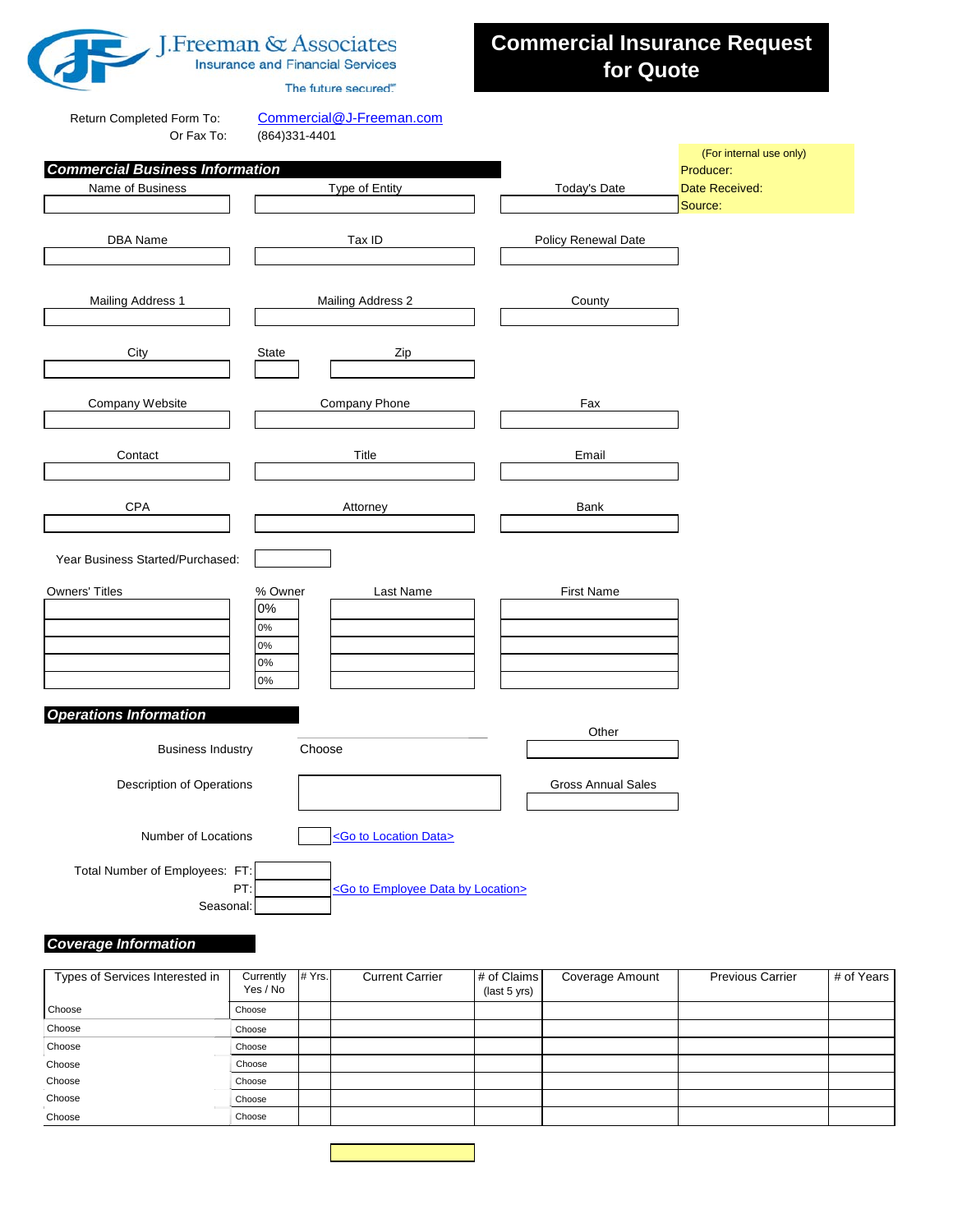

**Location Data**

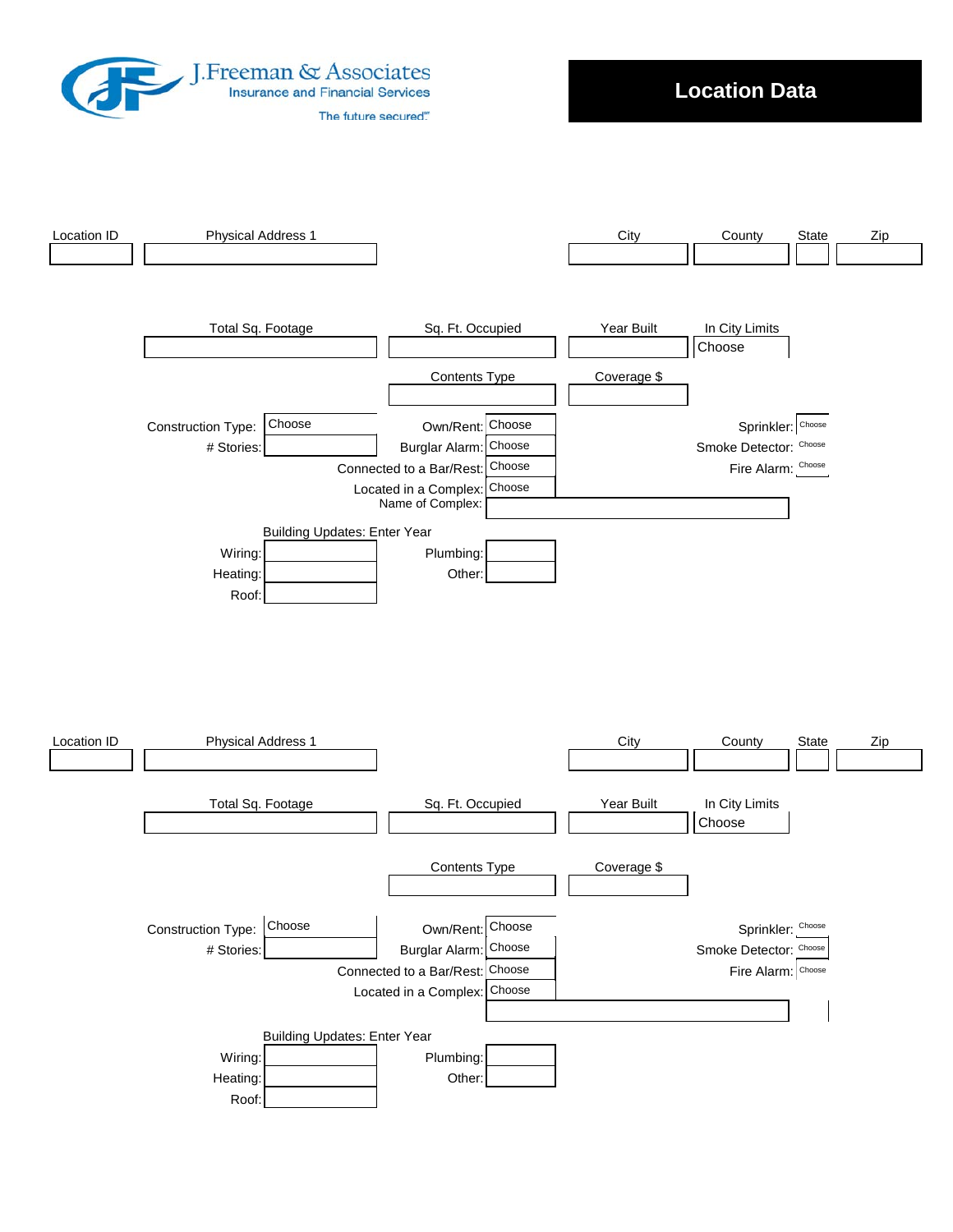<span id="page-2-0"></span>